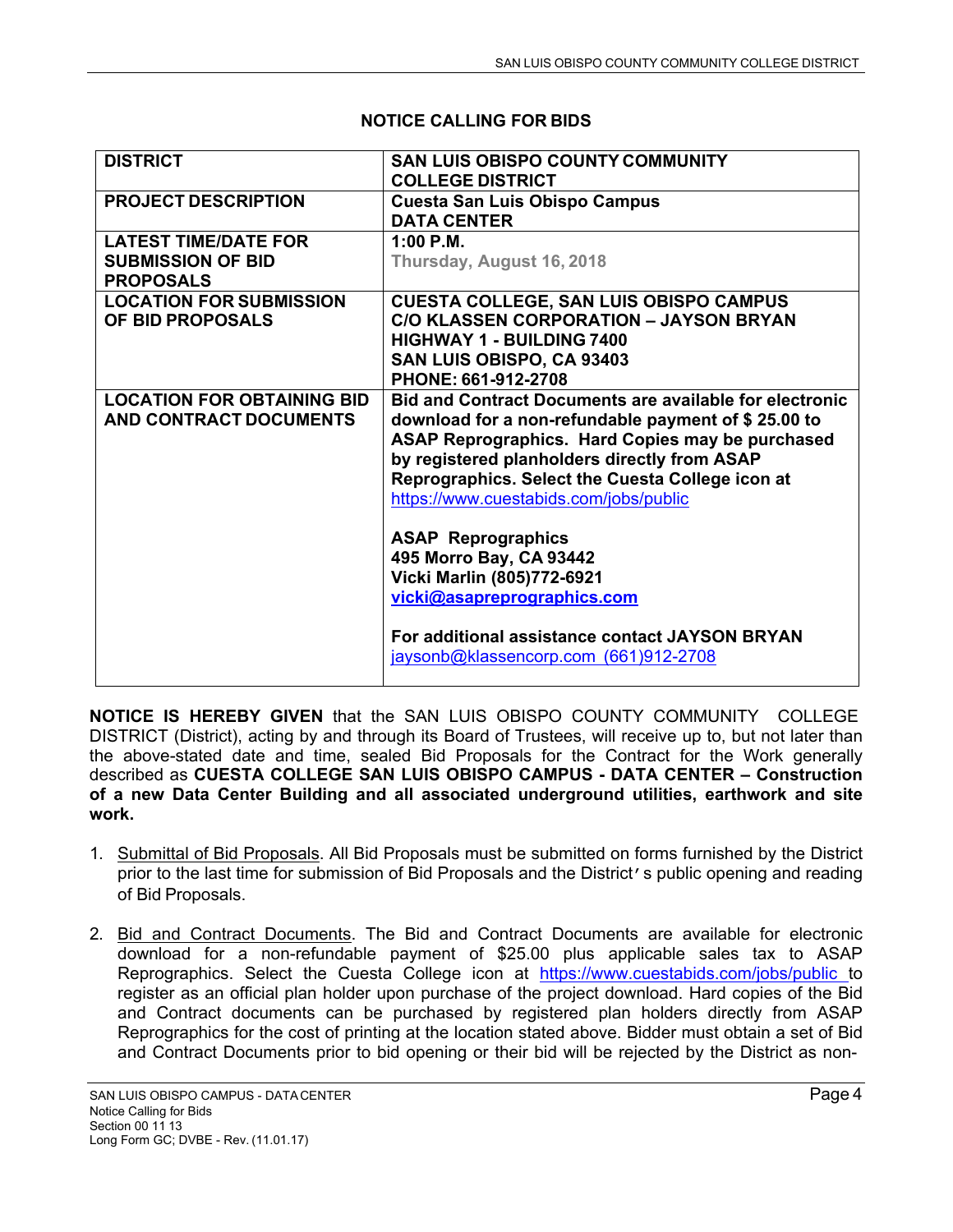responsive. While the Bid and Contract Documents may be available through other Planrooms or sites, the District does not guarantee the authenticity or completeness of the Bid and Contract Documents obtained from such other Planrooms or sites

3. Documents Accompanying Bid Proposal. Each Bid Proposal shall be submitted with the following documents. All information or responses of a Bidder in its Bid Proposal and other documents accompanying the Bid Proposal shall be complete, accurate and true; incomplete, inaccurate or untrue responses or information provided therein by a Bidder shall be grounds for the District to reject such Bidder's Bid Proposal fornon-responsiveness.

| <b>Bid Security</b>     |         |           |            | <b>Statement of Bidder's Qualifications</b> |
|-------------------------|---------|-----------|------------|---------------------------------------------|
| Subcontractors List     |         |           |            | <b>DIR Registration Verification</b>        |
| Non-Collusion Affidavit |         |           |            | Verification of Workman's Compensation      |
| Roof                    | Project | Financial | Disclosure |                                             |
| Certificate             |         |           |            |                                             |

In addition to the foregoing, the Bidders submitting the three (3) lowest priced Bid Proposals shall submit DVBE Worksheets within the time established in the DVBE Program Policy.

- 4. Project Planholder List. The District's Project Planholder List will be compiled exclusively by [https://www.cuestabids.com/jobs/public](http://www.cuestabids.com/jobs/public) based on purchases of the Contract Documents. All Project Planholders will receive e-mails from the District advising of any and all Project Addenda. The Project Addenda may be obtained from [https://www.cuestabids.com/jobs/public.](http://www.cuestabids.com/jobs/public)
- 5. Prevailing Wage Rates. Pursuant to California Labor Code §1773, the Director of the Department of Industrial Relations of the State of California has determined the generally prevailing rates of wages in the locality in which the Work is to be performed. Copies of these determinations, entitled "PREVAILING WAGE SCALE" are available for review on the internet at [http://www.dir.ca.gov/dlsr/statistics\\_research.html.](http://www.dir.ca.gov/dlsr/statistics_research.html) The Contractor awarded the Contract for the Work shall post a copy of all applicable prevailing wage rates for the Work at conspicuous locations at the Site of the Work. The Contractor and all Subcontractors performing any portion of the Work shall pay not less than the applicable prevailing wage rate for the classification of labor provide by their respective workers in prosecution and execution of the Work. During the Work and pursuant to Labor Code §1771.4(a)(4), the Department of Industrial Relations shall monitor compliance with prevailing wage rate requirements and enforce the Contractor's prevailing wage rate obligations.
- 6. Contractors' License Classification. Bidders must possess the following classification(s) of California Contractors License at the time that the Bid Proposal is submitted and at time the Contract for the Work is awarded: B - General Building Contractor's License. The Bid Proposal of a Bidder who does not possess a valid and in good standing Contractors' License in the classification(s) set forth above will be rejected for non-responsiveness. Any Bidder not duly and properly licensed is subject to all penalties imposed by law. No payment shall be made for the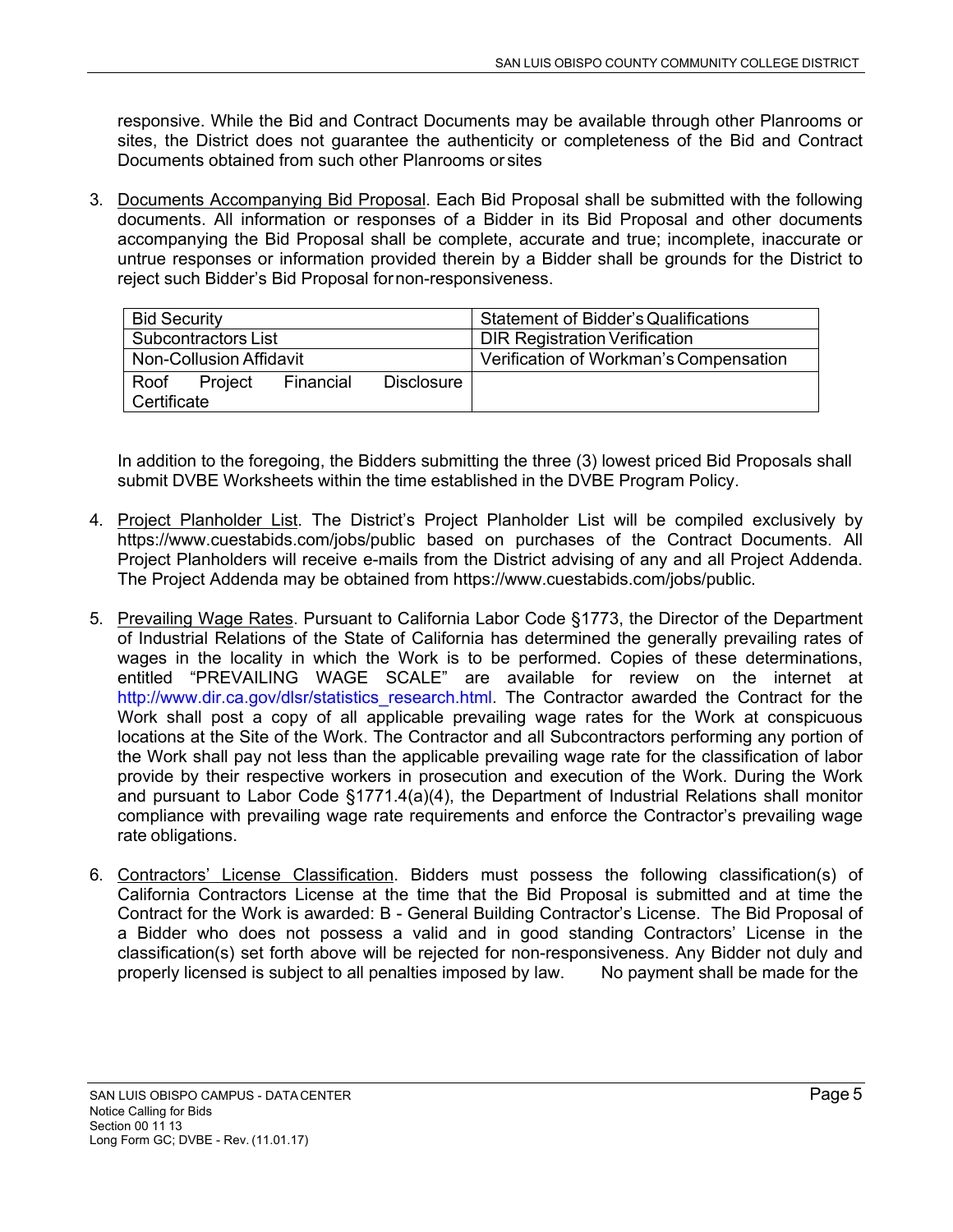Work unless and until the Registrar of Contractors verifies to the District that the Bidder awarded the Contract is properly and duly licensed for theWork.

- 7. Bidder and Subcontractors DIR Registered Contractor Status. Each Bidder must be a DIR Registered Contractor when submitting a Bid Proposal. The Bid Proposal of a Bidder who is not a DIR Registered Contractor when the Bid Proposal is submitted will be rejected for nonresponsiveness. All Subcontractors identified in a Bidder's Subcontractors' List must be DIR Registered contractors at the time the Bid Proposal is submitted. The foregoing notwithstanding, a Bid Proposal is not subject to rejection for non-responsiveness for listing Subcontractor on the Subcontractors List who is/are not DIR Registered contractors if such Subcontractor(s) complete DIR Registration pursuant to Labor Code §1771.1(c)(1) or (2). Further, a Bid Proposal is not subject to rejection if the Bidder submitting the Bid Proposal listed any Subcontractor(s) who is/are not DIR Registered contractors and such Subcontractor(s) do not become DIR Registered pursuant to Labor Code §1771.1(c)(1) or (2), but the Bidder, if awarded the Contract, must request consent of the District to substitute a DIR Registered Subcontractor for the non-DIR Registered Subcontractor pursuant to Labor Code §1771.1(c)(3), without adjustment of the Contract Price or the Contract Time.
- 8. Contract Time. Substantial Completion of the Work shall be achieved within the time set forth in Contract Documents after the date for commencement of the Work established in the Notice to Proceed issued by the District. Failure to achieve Substantial Completion within the Contract Time will result in the assessment of Liquidated Damages as set forth in the Contract.
- 9. Disabled Veteran Business Enterprises ("DVBE") Participation Goal. Pursuant to Military & Veterans Code §999.2, the District has established a Good Faith Participation Goal for DVBEs of three percent (3%) of the value of the Work. The District's DVBE Participation Goal Policy ("DVBE Policy") is set forth in the Contract Documents. The responsible Bidders submitting the three (3) lowest priced responsive Bid Proposals shall submit to the District, within the time established in the DVBE Policy, DVBE Worksheets establishing achievement of the DVBE Participation Goal or Good Faith Efforts to achieve the DVBE Participation Goal. Failure of any such Bidders to comply with the DVBE Worksheet submission requirements will result in rejection the Bidder's Bid Proposal for non-responsiveness.
- 10. Bid Security. Each Bid Proposal shall be accompanied by Bid Security in an amount equal to TEN PERCENT (10%) of the maximum amount of the Bid Proposal, inclusive of any additive Alternate Bid Item(s). Failure of any Bid Proposal to be accompanied by Bid Security in the form and in the amount required shall render such Bid Proposal to be non-responsive and rejected by the District.
- 11. Payment Bond; Performance Bond. Prior to commencement of the Work, the Bidder awarded the Contract shall deliver to the District a Payment Bond and a Performance Bond issued by a California Admitted Surety in the form and content included in the Contract Documents each of which shall be in a penal sum equal to One Hundred Percent (100%) of the Contract Price.
- 12. Pre-Bid Inquiries. Bidders may submit pre-bid inquiries or clarification requests. Bidders are solely and exclusively responsible for submitting such inquiries or clarification requests not less than SEVEN (7) days prior to the scheduled closing date for the receipt of Bid Proposals. The District will not respond to any bidder inquiries or clarification requests, unless such inquiries or clarification requests are submitted timely to: [Jaysonb@klassencorp.com](mailto:Jaysonb@klassencorp.com)